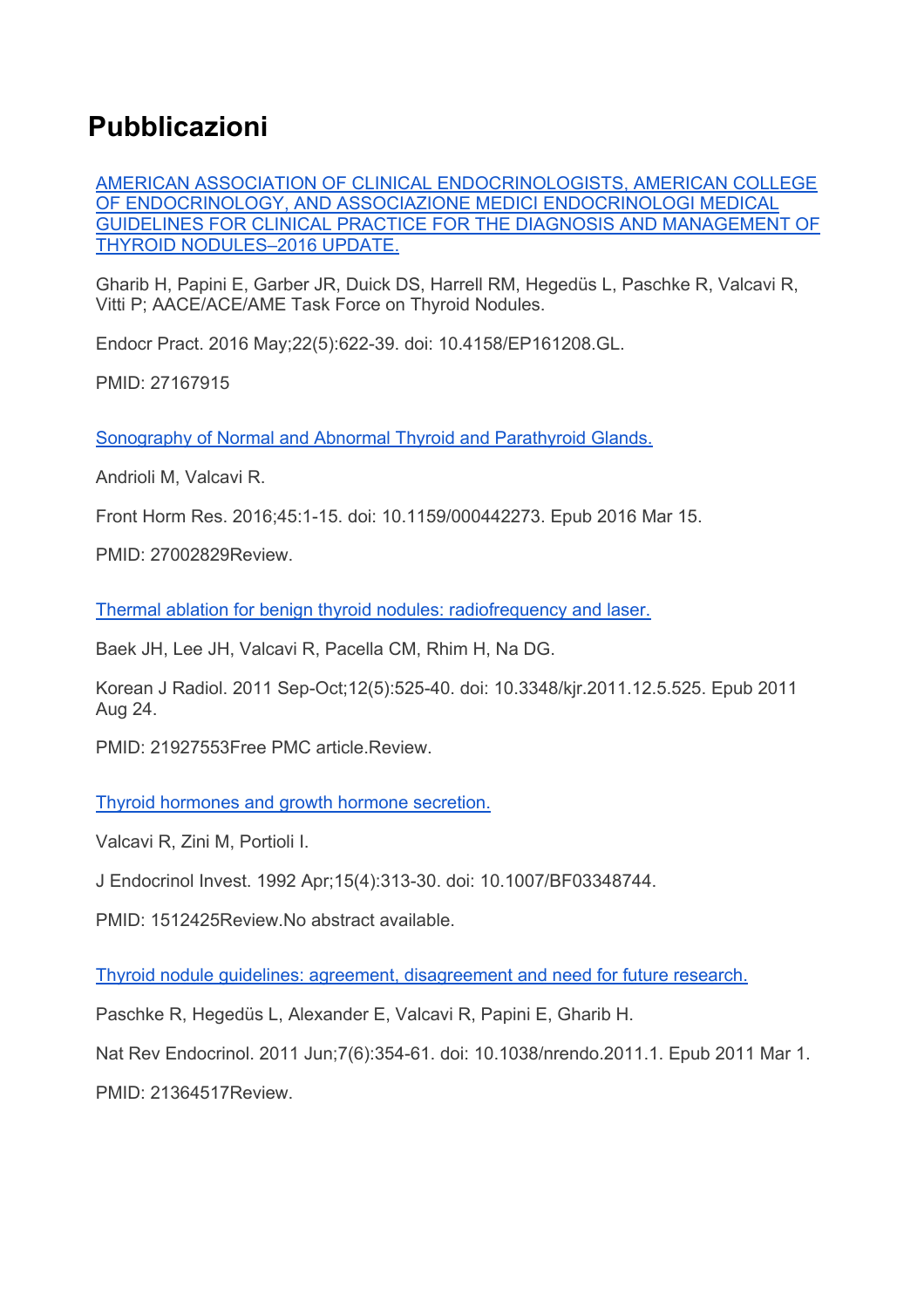Complications of central neck dissection in patients with papillary thyroid carcinoma: results of a study on 1087 patients and review of the literature.

Giordano D, Valcavi R, Thompson GB, Pedroni C, Renna L, Gradoni P, Barbieri V.

Thyroid. 2012 Sep;22(9):911-7. doi: 10.1089/thy.2012.0011. Epub 2012 Jul 24.

PMID: 22827494Review.

Radiofrequency ablation for thyroid nodules: which indications? The first Italian opinion statement.

Garberoglio R, Aliberti C, Appetecchia M, Attard M, Boccuzzi G, Boraso F, Borretta G, Caruso G, Deandrea M, Freddi M, Gallone G, Gandini G, Gasparri G, Gazzera C, Ghigo E, Grosso M, Limone P, Maccario M, Mansi L, Mormile A, Nasi PG, Orlandi F, Pacchioni D, Pacella CM, Palestini N, Papini E, Pelizzo MR, Piotto A, Rago T, Riganti F, Rosato L, Rossetto R, Scarmozzino A, Spiezia S, Testori O, Valcavi R, Veltri A, Vitti P, Zingrillo M.

J Ultrasound. 2015 Jun 19;18(4):423-30. doi: 10.1007/s40477-015-0169-y. eCollection 2015 Dec.

PMID: 26550079Free PMC article.No abstract available.

Ultrasound thyroid nodule measurements: the "gold standard" and its limitations in clinical decision making.

Gallo M, Pesenti M, Valcavi R.

Endocr Pract. 2003 May-Jun;9(3):194-9. doi: 10.4158/EP.9.3.194.

PMID: 12917060Review.

HEALTH-RELATED QUALITY OF LIFE AFTER PERCUTANEOUS RADIOFREQUENCY ABLATION OF COLD, SOLID, BENIGN THYROID NODULES: A 2-YEAR FOLLOW-UP STUDY IN 40 PATIENTS.

Valcavi R, Tsamatropoulos P.

Endocr Pract. 2015 Aug;21(8):887-96. doi: 10.4158/EP15676.OR. Epub 2015 Jun 29.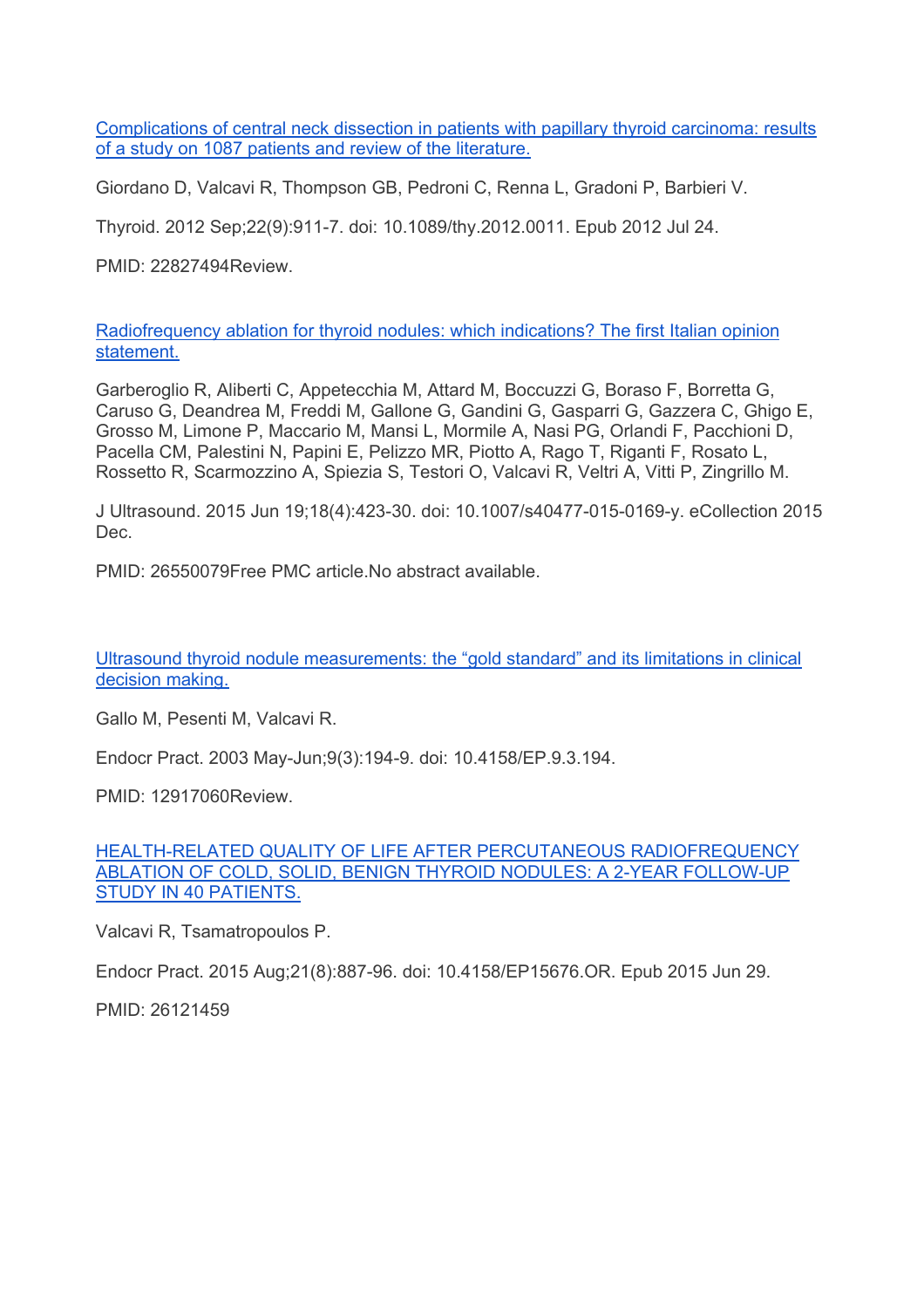[Sclerosing mucoepidermoid carcinoma with eosinophilia of the thyroid: description of a case].

Cavazza A, Toschi E, Valcavi R, Piana S, Scotti R, Carlinfante G, Gardini G.

Pathologica. 1999 Feb;91(1):31-5.

PMID: 10396948Review.Italian.

Levothyroxine liquid solution versus tablet for replacement treatment in hypothyroid patients.

Negro R, Valcavi R, Agrimi D, Toulis KA.

Endocr Pract. 2014 Sep;20(9):901-6. doi: 10.4158/EP13378.OR.

PMID: 24793916

Ultrasound B-flow imaging in the evaluation of thermal ablation of thyroid nodules.

Andrioli M, Valcavi R. Endocrine. 2015 Apr;48(3):1013-5. doi: 10.1007/s12020-014-0302-2. Epub 2014 Jun 1.PMID: 24880621

Thyrotropin values in patients with micropapillary thyroid cancer versus benign nodular disease.

Negro R, Valcavi R, Riganti F, Toulis KA, Colosimo E, Bongiovanni M, Grassi P, Giovanella L, Gardini G, Piana S.

Endocr Pract. 2013 Jul-Aug;19(4):651-5. doi: 10.4158/EP12385.OR.

PMID: 23512387

Detection and diagnosis of parathyroid incidentalomas during thyroid sonography.

Frasoldati A, Pesenti M, Toschi E, Azzarito C, Zini M, Valcavi R.

J Clin Ultrasound. 1999 Nov-Dec;27(9):492-8. doi: 10.1002/(sici)1097- 0096(199911/12)27:9<492::aid-jcu2>3.0.co;2-h.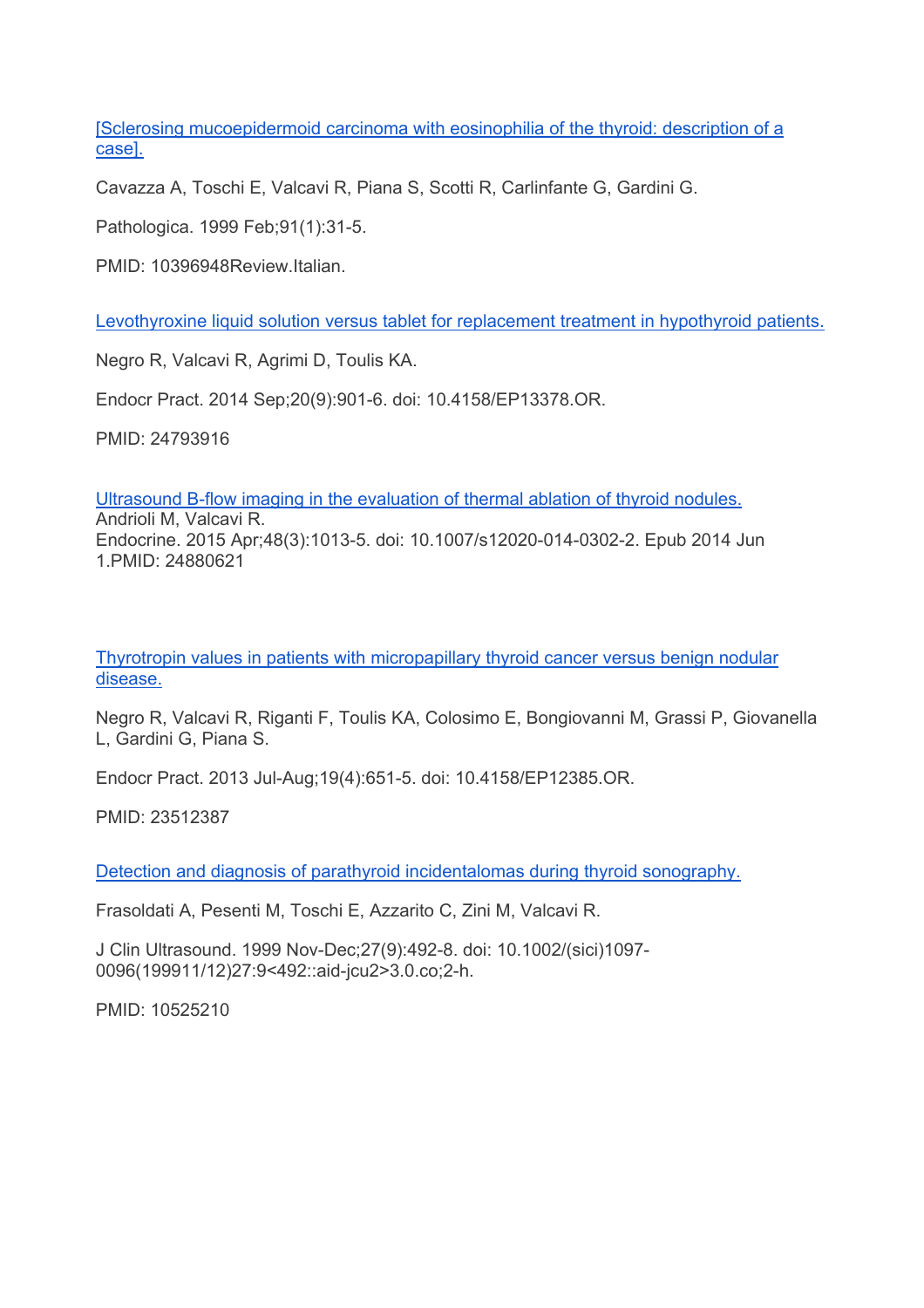The peculiar ultrasonographic and elastographic features of thyroid nodules after treatment with laser or radiofrequency: similarities and differences.

Andrioli M, Valcavi R.

Endocrine. 2014 Dec;47(3):967-8. doi: 10.1007/s12020-014-0241-y. Epub 2014 Mar 25.

PMID: 24664362

Assessing the risk of false-negative fine-needle aspiration cytology and of incidental cancer in nodular goiter.

Negro R, Piana S, Ferrari M, Ragazzi M, Gardini G, Asioli S, Pacchioni D, Riganti F, Valcavi R.

Endocr Pract. 2013 May-Jun;19(3):444-50. doi: 10.4158/EP12271.OR.

PMID: 23337148

A longitudinal study of thyroidectomized patients in a region of northern Italy: benign versus malignant disease.

Negro R, Gharib H, Savoldi L, Barbieri V, Valcavi R.

Endocr Pract. 2013 Mar-Apr;19(2):259-62. doi: 10.4158/EP12304.OR.

PMID: 23512384

Parathyroid incidentaloma discovered during thyroid ultrasound imaging.

Pesenti M, Frasoldati A, Azzarito C, Valcavi R.

J Endocrinol Invest. 1999 Nov;22(10):796-9. doi: 10.1007/BF03343646.

PMID: 10614530

Long-term efficacy of ultrasound-guided laser ablation for benign solid thyroid nodules. Results of a three-year multicenter prospective randomized trial.

Papini E, Rago T, Gambelunghe G, Valcavi R, Bizzarri G, Vitti P, De Feo P, Riganti F, Misischi I, Di Stasio E, Pacella CM.

J Clin Endocrinol Metab. 2014 Oct;99(10):3653-9. doi: 10.1210/jc.2014-1826. Epub 2014 Jul 22.

PMID: 25050903Clinical Trial.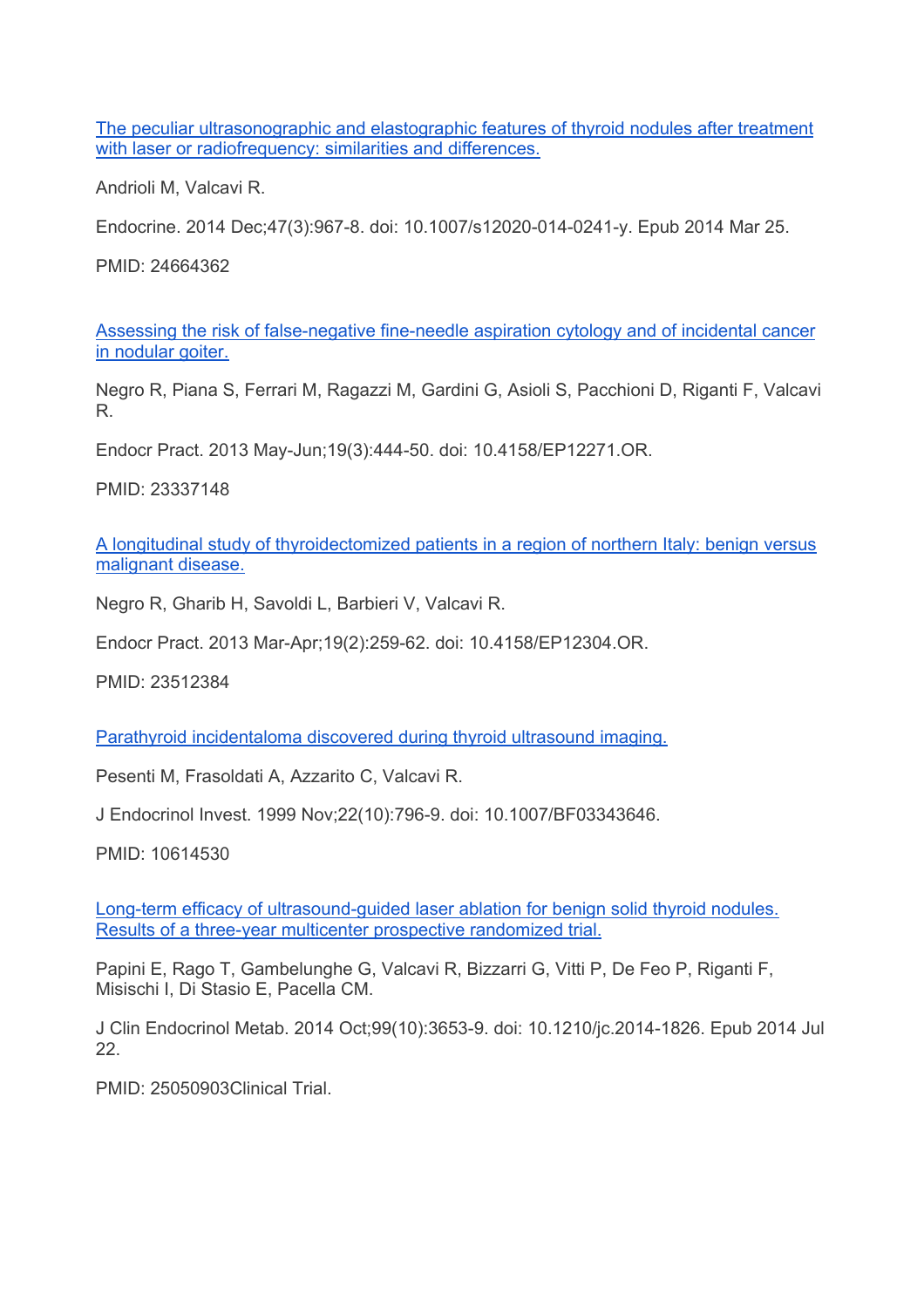A Computer-Interpretable Version of the AACE, AME, ETA Medical Guidelines for Clinical Practice for the Diagnosis and Management of Thyroid Nodules.

Peleg M, Fox J, Patkar V, Glasspool D, Chronakis I, South M, Nassar S, Gaglia JL, Gharib H, Papini E, Paschke R, Duick DS, Valcavi R, Hegedüs L, Garber JR.

Endocr Pract. 2014 Apr;20(4):352-9. doi: 10.4158/EP13271.OR.

PMID: 24246343

Incidental thyroid cancer in toxic and nontoxic goiter: Is TSH associated with malignanCy rate? Results of a meta-analysis.

Negro R, Valcavi R, Toulis KA.

Endocr Pract. 2013 Mar-Apr;19(2):212-8. doi: 10.4158/EP12234.OR.

PMID: 23186976

Sinus node function in hyperthyroid patients.

Valcavi R, Menozzi C, Roti E, Zini M, Lolli G, Roti S, Guiducci U, Portioli I.

J Clin Endocrinol Metab. 1992 Jul;75(1):239-42. doi: 10.1210/jcem.75.1.1619016.

PMID: 1619016

Oral glucose tolerance test: an inhibitory or a stimulatory input to growth hormone secretion?

Valcavi R.

J Endocrinol Invest. 1996 Apr;19(4):253-5. doi: 10.1007/BF03349877.

PMID: 8862507Review.No abstract available.

Long-term effectiveness of ultrasound-guided laser ablation of hyperfunctioning parathyroid adenomas: present and future perspectives.

Andrioli M, Riganti F, Pacella CM, Valcavi R.

AJR Am J Roentgenol. 2012 Nov;199(5):1164-8. doi: 10.2214/AJR.11.8442.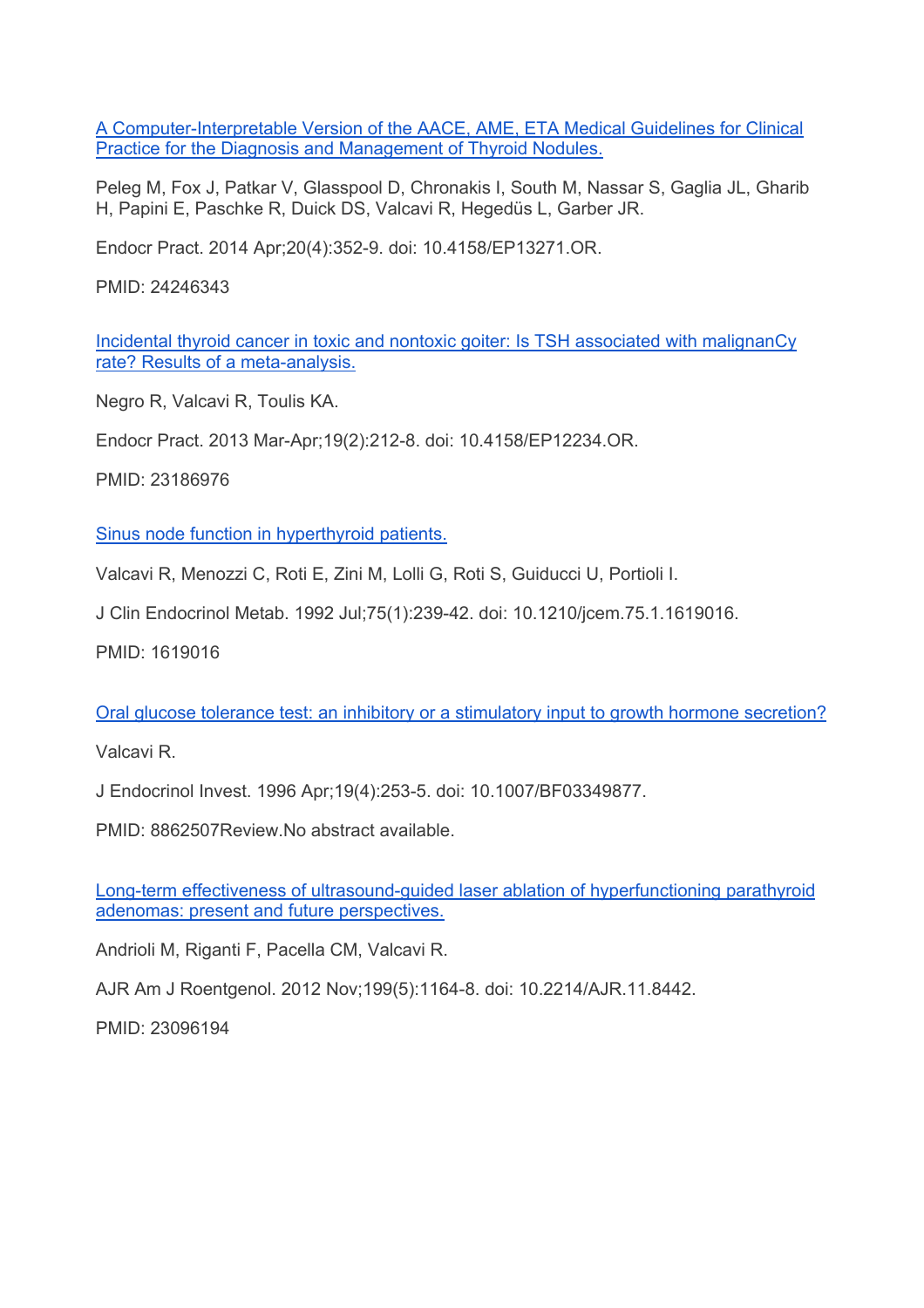Role of thyroglobulin measurement in fine-needle aspiration biopsies of cervical lymph nodes in patients with differentiated thyroid cancer.

Frasoldati A, Toschi E, Zini M, Flora M, Caroggio A, Dotti C, Valcavi R.

Thyroid. 1999 Feb;9(2):105-11. doi: 10.1089/thy.1999.9.105.

PMID: 10090308

Ultrasound-guided percutaneous laser ablation of papillary thyroid microcarcinoma: a feasibility study on three cases with pathological and immunohistochemical evaluation.

Valcavi R, Piana S, Bortolan GS, Lai R, Barbieri V, Negro R.

Thyroid. 2013 Dec;23(12):1578-82. doi: 10.1089/thy.2013.0279. Epub 2013 Nov 14.

PMID: 23978269

Pathological findings of thyroid nodules after percutaneous laser ablation : a series of 22 cases with cyto-histological correlation.

Piana S, Riganti F, Froio E, Andrioli M, Pacella CM, Valcavi R.

Endocr Pathol. 2012 Jun;23(2):94-100. doi: 10.1007/s12022-012-9192-0.

PMID: 22246921

American Association of Clinical Endocrinologists, Associazione Medici Endocrinologi, and EuropeanThyroid Association Medical Guidelines for Clinical Practice for the Diagnosis and Management of Thyroid Nodules.

Gharib H, Papini E, Paschke R, Duick DS, Valcavi R, Hegedüs L, Vitti P; AACE/AME/ETA Task Force on Thyroid Nodules.

Endocr Pract. 2010 May-Jun;16 Suppl 1:1-43. doi: 10.4158/10024.GL.

PMID: 20497938No abstract available.

American Association of Clinical Endocrinologists, Associazione Medici Endocrinologi, and European Thyroid Association medical guidelines for clinical practice for the diagnosis and management of thyroid nodules: executive summary of recommendations.

Gharib H, Papini E, Paschke R, Duick DS, Valcavi R, Hegedüs L, Vitti P; AACE/AME/ETA Task Force on Thyroid Nodules.

J Endocrinol Invest. 2010;33(5 Suppl):51-6.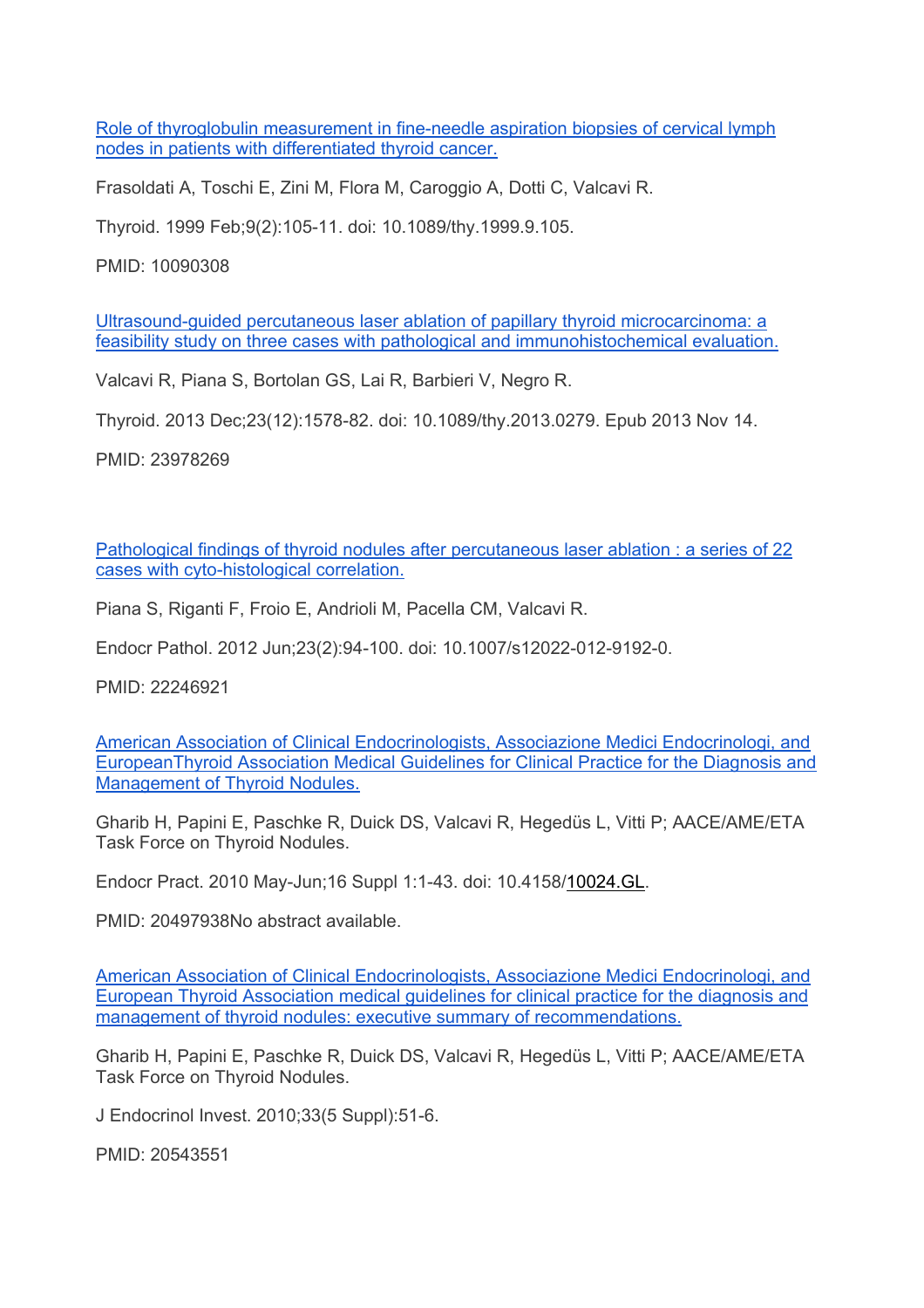American Association of Clinical Endocrinologists, Associazione Medici Endocrinologi, and European Thyroid Association medical guidelines for clinical practice for the diagnosis and management of thyroid nodules.

Gharib H, Papini E, Paschke R, Duick DS, Valcavi R, Hegedüs L, Vitti P; AACE/AME/ETA Task Force on Thyroid Nodules.

J Endocrinol Invest. 2010;33(5 Suppl):1-50.

PMID: 20543550

American Association of Clinical Endocrinologists, Associazione Medici Endocrinologi, and European Thyroid Association medical guidelines for clinical practice for the diagnosis and management of thyroid nodules: Executive Summary of recommendations.

Gharib H, Papini E, Paschke R, Duick DS, Valcavi R, Hegedüs L, Vitti P; AACE/AME/ETA Task Force on Thyroid Nodules.

J Endocrinol Invest. 2010 May;33(5):287-91. doi: 10.1007/BF03346587. Epub 2010 May 17.

PMID: 20479572

Inhibitor of DNA binding-1 induces mesenchymal features and promotes invasiveness in thyroid tumour cells.

Ciarrocchi A, Piana S, Valcavi R, Gardini G, Casali B.

Eur J Cancer. 2011 Apr;47(6):934-45. doi: 10.1016/j.ejca.2010.11.009. Epub 2010 Dec 9.

PMID: 21146400

Natural history of gastro-entero-pancreatic and thoracic neuroendocrine tumors. Data from a large prospective and retrospective Italian epidemiological study: the NET management study.

Faggiano A, Ferolla P, Grimaldi F, Campana D, Manzoni M, Davì MV, Bianchi A, Valcavi R, Papini E, Giuffrida D, Ferone D, Fanciulli G, Arnaldi G, Franchi GM, Francia G, Fasola G, Crinò L, Pontecorvi A, Tomassetti P, Colao A.

J Endocrinol Invest. 2012 Oct;35(9):817-23. doi: 10.3275/8102. Epub 2011 Nov 9.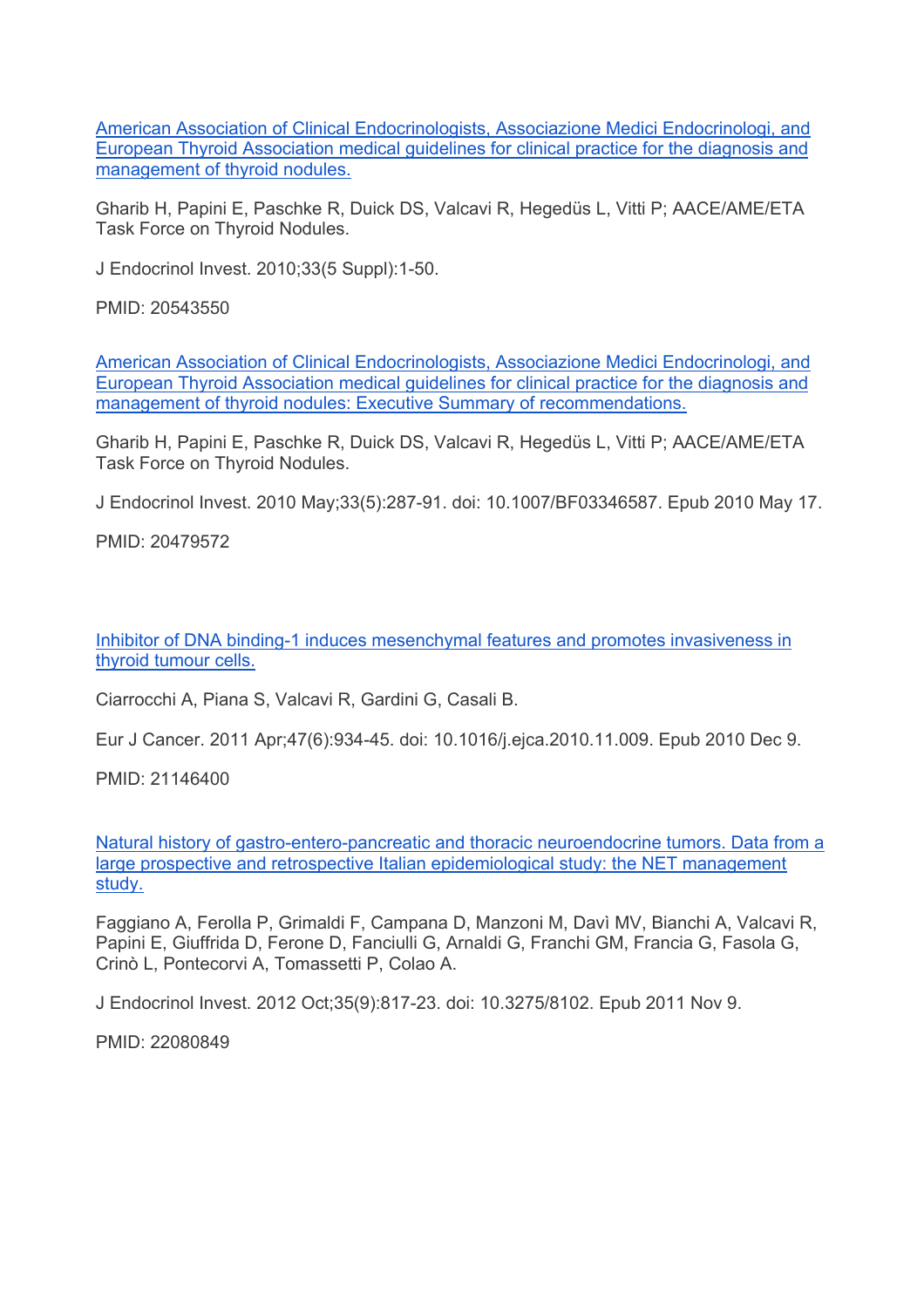Assessment of the awareness and management of sleep apnea syndrome in acromegaly. The COM.E.TA (Comorbidities Evaluation and Treatment in Acromegaly) Italian Study Group.

De Menis E, Giustina A, Colao A, Degli Uberti E, Ghigo E, Minuto F, Bogazzi F, Drigo R, Cattaneo A, Aimaretti G; COM.E.T.A. Italian Study Group.

J Endocrinol Invest. 2011 Jan;34(1):60-4. doi: 10.1007/BF03346696.

PMID: 21406941

Challenges in neck ultrasonography: lymphadenopathy and parathyroid glands.

Frasoldati A, Valcavi R.

Endocr Pract. 2004 May-Jun;10(3):261-8. doi: 10.4158/EP.10.3.261.

PMID: 15310545

American Association of Clinical Endocrinologists, Associazione Medici Endocrinologi, and European Thyroid Association Medical guidelines for clinical practice for the diagnosis and management of thyroid nodules: executive summary of recommendations.

Gharib H, Papini E, Paschke R, Duick DS, Valcavi R, Hegedüs L, Vitti P; AACE/AME/ETA Task Force on Thyroid Nodules.

Endocr Pract. 2010 May-Jun;16(3):468-75. doi: 10.4158/EP.16.3.468.

PMID: 20551008

CT cross-sectional imaging classification system for substernal goiter based on risk factors for an extracervical surgical approach.

Mercante G, Gabrielli E, Pedroni C, Formisano D, Bertolini L, Nicoli F, Valcavi R, Barbieri V.

Head Neck. 2011 Jun;33(6):792-9. doi: 10.1002/hed.21539. Epub 2010 Aug 24.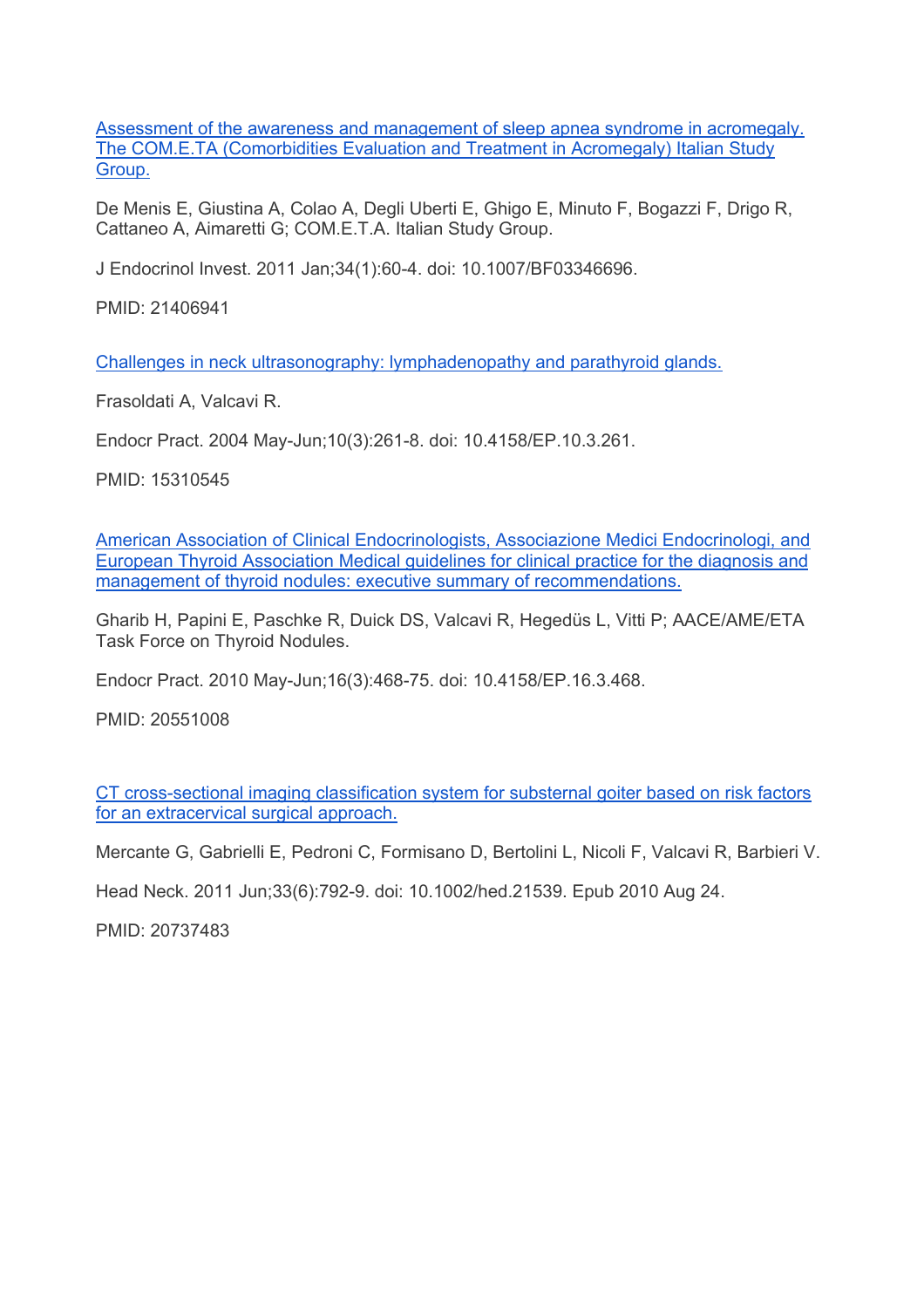Is a five-category reporting scheme for thyroid fine needle aspiration cytology accurate? Experience of over 18,000 FNAs reported at the same institution during 1998-2007.

Piana S, Frasoldati A, Ferrari M, Valcavi R, Froio E, Barbieri V, Pedroni C, Gardini G.

Cytopathology. 2011 Jun;22(3):164-73. doi: 10.1111/j.1365-2303.2010.00777.x. Epub 2010 Jul 6.

PMID: 20626438

Percutaneous laser ablation of cold benign thyroid nodules: a 3-year follow-up study in 122 patients.

Valcavi R, Riganti F, Bertani A, Formisano D, Pacella CM.

Thyroid. 2010 Nov;20(11):1253-61. doi: 10.1089/thy.2010.0189. Epub 2010 Oct 7.

PMID: 20929405

Assessment of the awareness and management of cardiovascular complications of acromegaly in Italy. The COM.E.T.A. (COMorbidities Evaluation and Treatment in Acromegaly) Study.

Giustina A, Mancini T, Boscani PF, de Menis E, degli Uberti E, Ghigo E, Martino E, Minuto F, Colao A; COM.E.T.A. (COMorbidities Evaluation and Treatment inAcromegaly) Italian Study Group.

J Endocrinol Invest. 2008 Aug;31(8):731-8. doi: 10.1007/BF03346423.

PMID: 18852535

Prognostic factors affecting neck lymph node recurrence and distant metastasis in papillary microcarcinoma of the thyroid: results of a study in 445 patients.

Mercante G, Frasoldati A, Pedroni C, Formisano D, Renna L, Piana S, Gardini G, Valcavi R, Barbieri V.

Thyroid. 2009 Jul;19(7):707-16. doi: 10.1089/thy.2008.0270.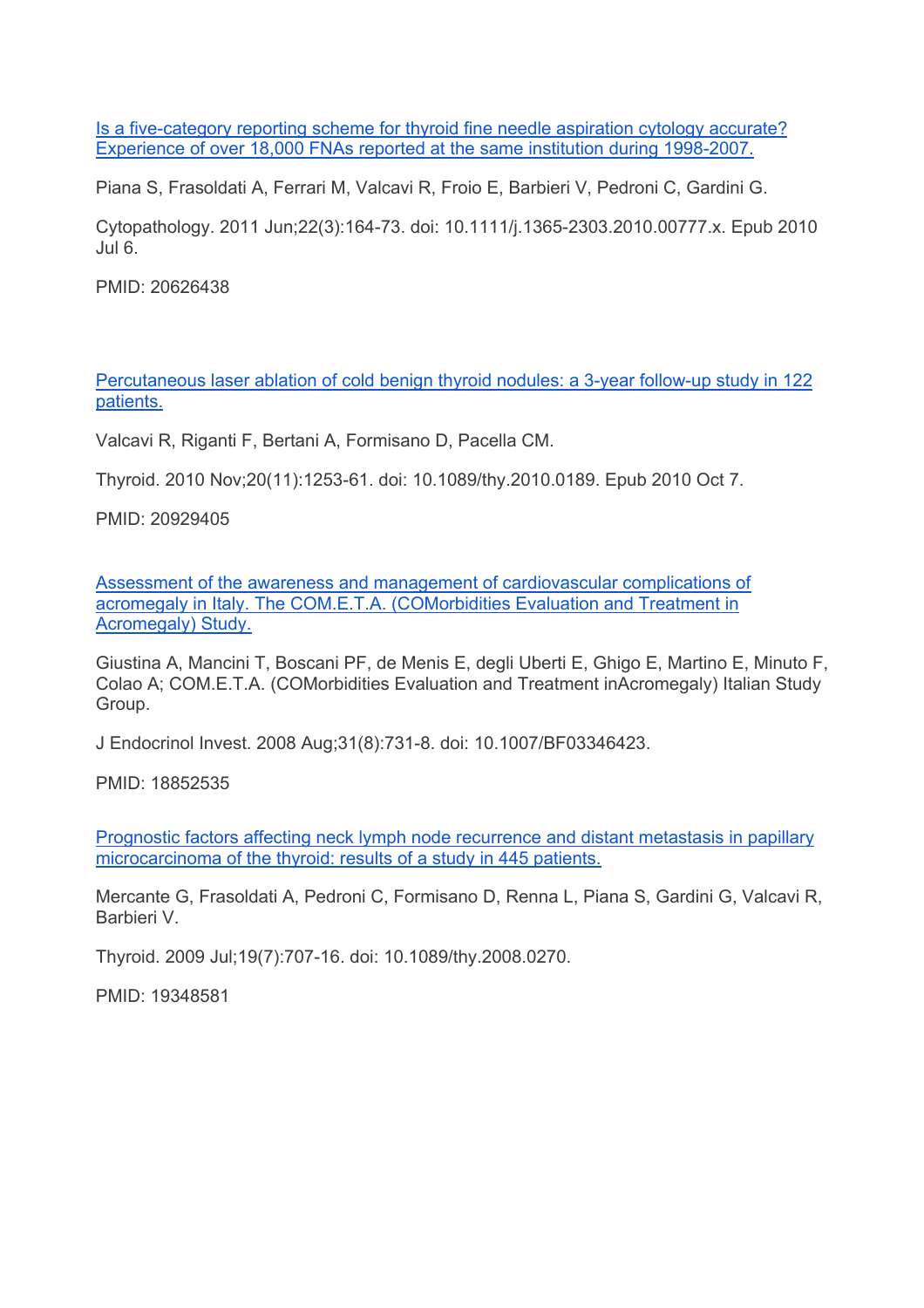Effect of estrogen therapy for 1 year on thyroid volume and thyroid nodules in postmenopausal women.

Ceresini G, Milli B, Morganti S, Maggio M, Bacchi-Modena A, Sgarabotto MP, Chirico C, Di Donato P, Campanati P, Valcavi R, Ceda GP, Braverman LE, Valenti G.

Menopause. 2008 Mar-Apr;15(2):326-31. doi: 10.1097/gme.0b013e318148b83e.

PMID: 17998883

Ultrasound-guided percutaneous ethanol injection therapy in thyroid cystic nodules.

Valcavi R, Frasoldati A.

Endocr Pract. 2004 May-Jun;10(3):269-75. doi: 10.4158/EP.10.3.269.

PMID: 15310546Clinical Trial.

Influence of hyperthyroidism on growth hormone secretion.

Valcavi R, Dieguez C, Zini M, Muruais C, Casanueva F, Portioli I.

Clin Endocrinol (Oxf). 1993 May;38(5):515-22. doi: 10.1111/j.1365-2265.1993.tb00348.x.

PMID: 8330446

Vasoactive intestinal peptide-induced prolactin release in hypothyroid patients.

Valcavi R, Zini M, Dieguez C, Portioli I.

J Endocrinol Invest. 1993 Nov;16(10):781-5. doi: 10.1007/BF03348926.

PMID: 8144851

Diagnosis of neck recurrences in patients with differentiated thyroid carcinoma.

Frasoldati A, Pesenti M, Gallo M, Caroggio A, Salvo D, Valcavi R.

Cancer. 2003 Jan 1;97(1):90-6. doi: 10.1002/cncr.11031.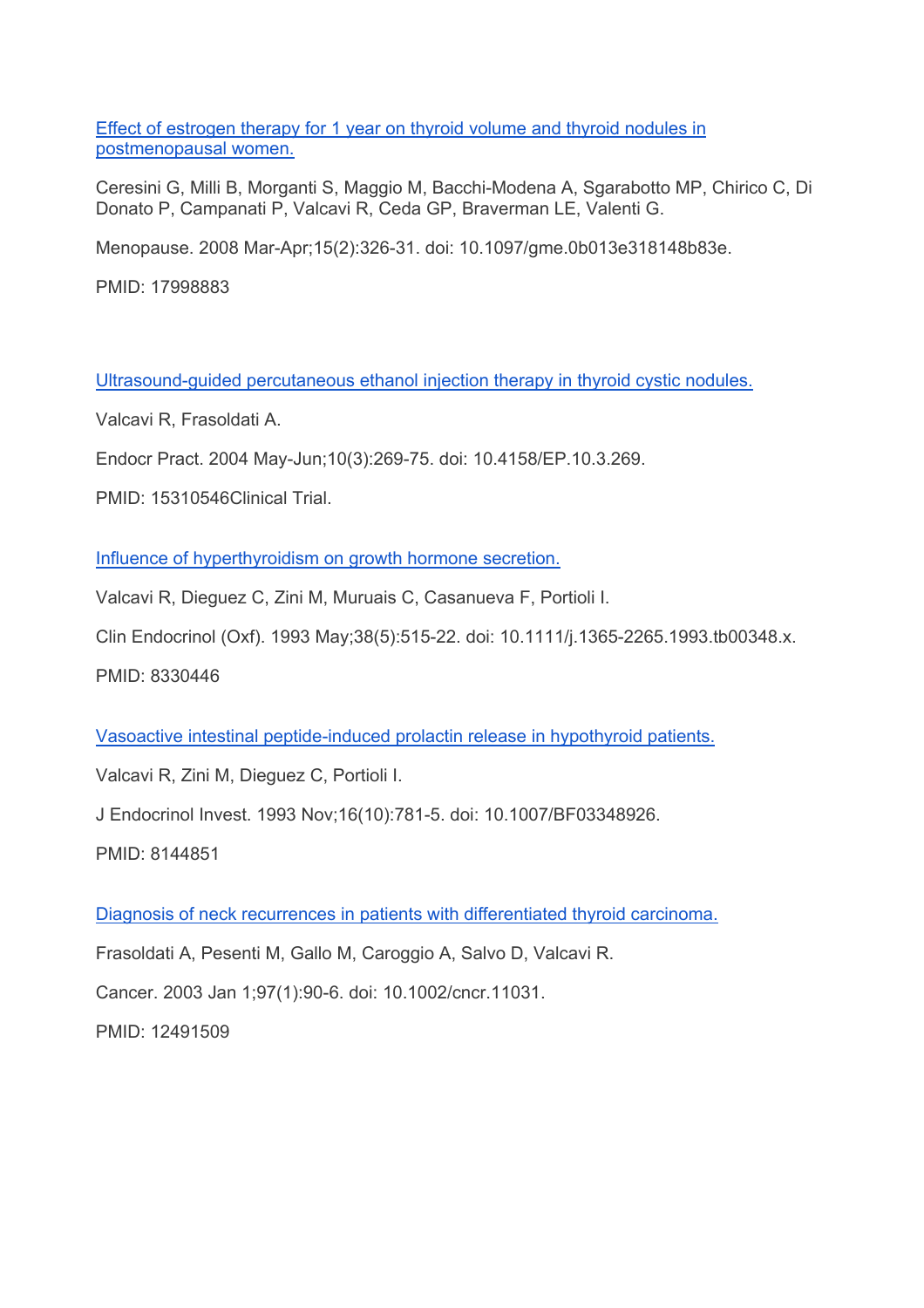American Association of Clinical Endocrinologists and Associazione Medici Endocrinologi medical guidelines for clinical practice for the diagnosis and management of thyroid nodules.

Gharib H, Papini E, Valcavi R, Baskin HJ, Crescenzi A, Dottorini ME, Duick DS, Guglielmi R, Hamilton CR Jr, Zeiger MA, Zini M; AACE/AME Task Force on Thyroid Nodules.

Endocr Pract. 2006 Jan-Feb;12(1):63-102. doi: 10.4158/EP.12.1.63.

PMID: 16596732

Impaired prolactin response to arginine in patients with hyperthyroidism.

Ciccarelli E, Zini M, Grottoli S, Razzore P, Portioli I, Valcavi R.

Clin Endocrinol (Oxf). 1994 Sep;41(3):371-4. doi: 10.1111/j.1365-2265.1994.tb02559.x.

PMID: 7955444

[Epidemiologic investigation on the prevalence of goiter and urinary excretion of iodine in the school population of the province of Reggio Emilia].

Zini M, Poluzzi V, Bertani A, Portioli I, Cavalchi B, Valcavi R.

Ann Ist Super Sanita. 1998;34(3):383-7.

PMID: 10052179Italian.

[Parathyroid gland surgery].

Caroggio A, Gasparri G, Sargiotto A, Serra L, Spriano G, Valcavi R.

Acta Otorhinolaryngol Ital. 2002 Feb;22(1):1-13.

PMID: 12236006Italian.No abstract available.

Evidence against depletion of the growth hormone (GH)-releasable pool in human primary hypothyroidism: studies with GH-releasing hormone, pyridostigmine, and arginine.

Valcavi R, Valente F, Dieguez C, Zini M, Procopio M, Portioli I, Ghigo E.

J Clin Endocrinol Metab. 1993 Sep;77(3):616-20. doi: 10.1210/jcem.77.3.8103770.

PMID: 8103770Clinical Trial.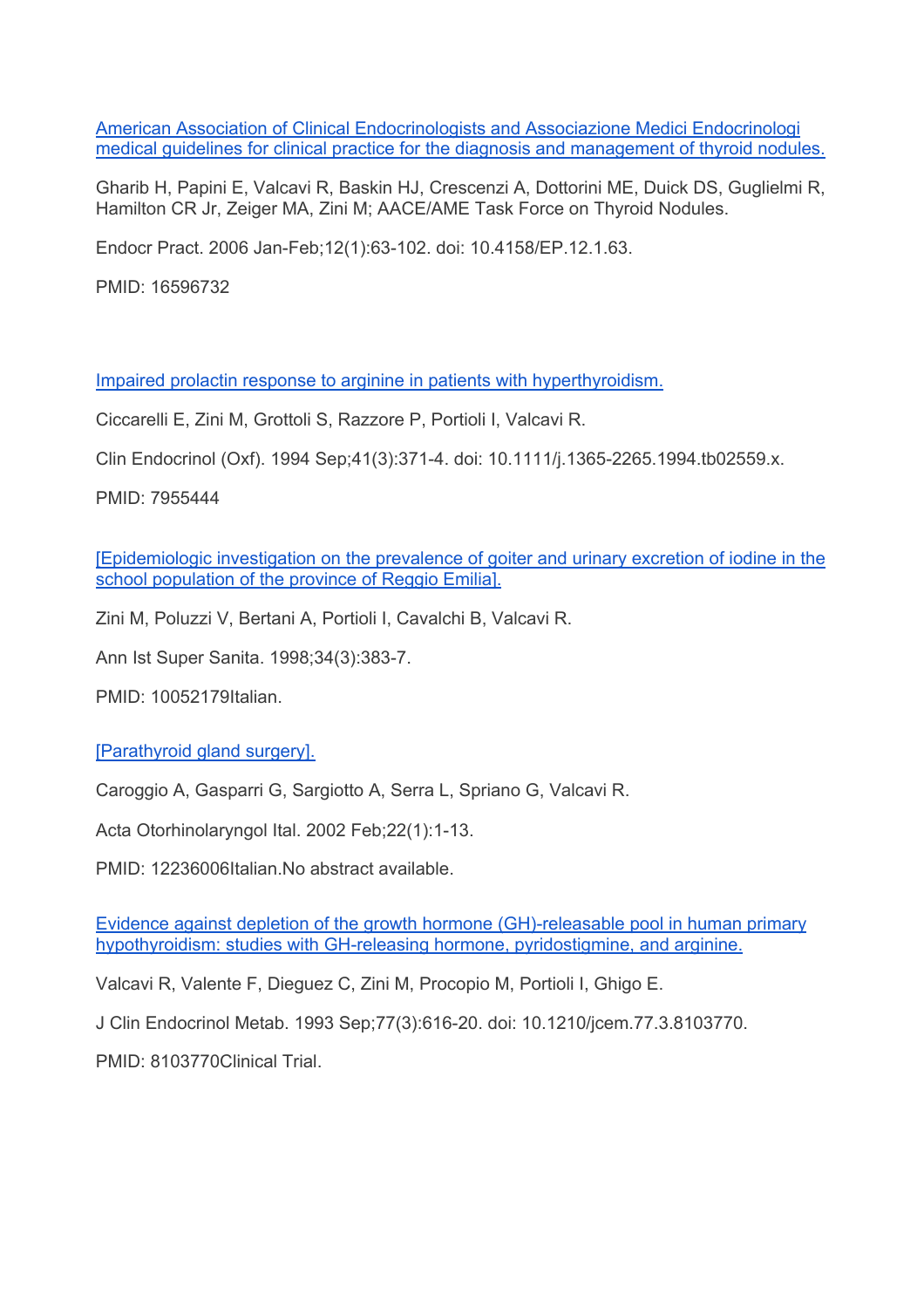Triiodothyronine administration reduces serum growth hormone levels and growth hormone responses to thyrotropin-releasing hormone in patients with anorexia nervosa.

Valcavi R, Zini M, Portioli I.

Psychoneuroendocrinology. 1990;15(4):287-95. doi: 10.1016/0306-4530(90)90079-o.

PMID: 2128417

Cardiac performance and mass in adults with hypopituitarism: effects of one year of growth hormone treatment.

Valcavi R, Gaddi O, Zini M, Iavicoli M, Mellino U, Portioli I.

J Clin Endocrinol Metab. 1995 Feb;80(2):659-66. doi: 10.1210/jcem.80.2.7852533.

PMID: 7852533Clinical Trial.

The late growth hormone rise induced by oral glucose is enhanced by cholinergic stimulation with pyridostigmine in normal subjects.

Valcavi R, Zini M, Davoli S, Portioli I.

Clin Endocrinol (Oxf). 1992 Oct;37(4):360-4. doi: 10.1111/j.1365-2265.1992.tb02339.x.

PMID: 1483293Clinical Trial.

Growth hormone releasing hormone 1-44 NH2 and 1-40 OH levels in normal subjects during growth hormone stimulation tests.

Page MD, Dieguez C, Valcavi R, Koppeschaar HP, Scanlon MF.

Clin Endocrinol (Oxf). 1994 Jan;40(1):97-102. doi: 10.1111/j.1365-2265.1994.tb02450.x.

PMID: 8306488

Effects of hypothyroidism and hyperthyroidism on insulin-like growth factors (IGFs) and growth hormone- and IGF-binding proteins.

Miell JP, Taylor AM, Zini M, Maheshwari HG, Ross RJ, Valcavi R.

J Clin Endocrinol Metab. 1993 Apr;76(4):950-5. doi: 10.1210/jcem.76.4.7682563.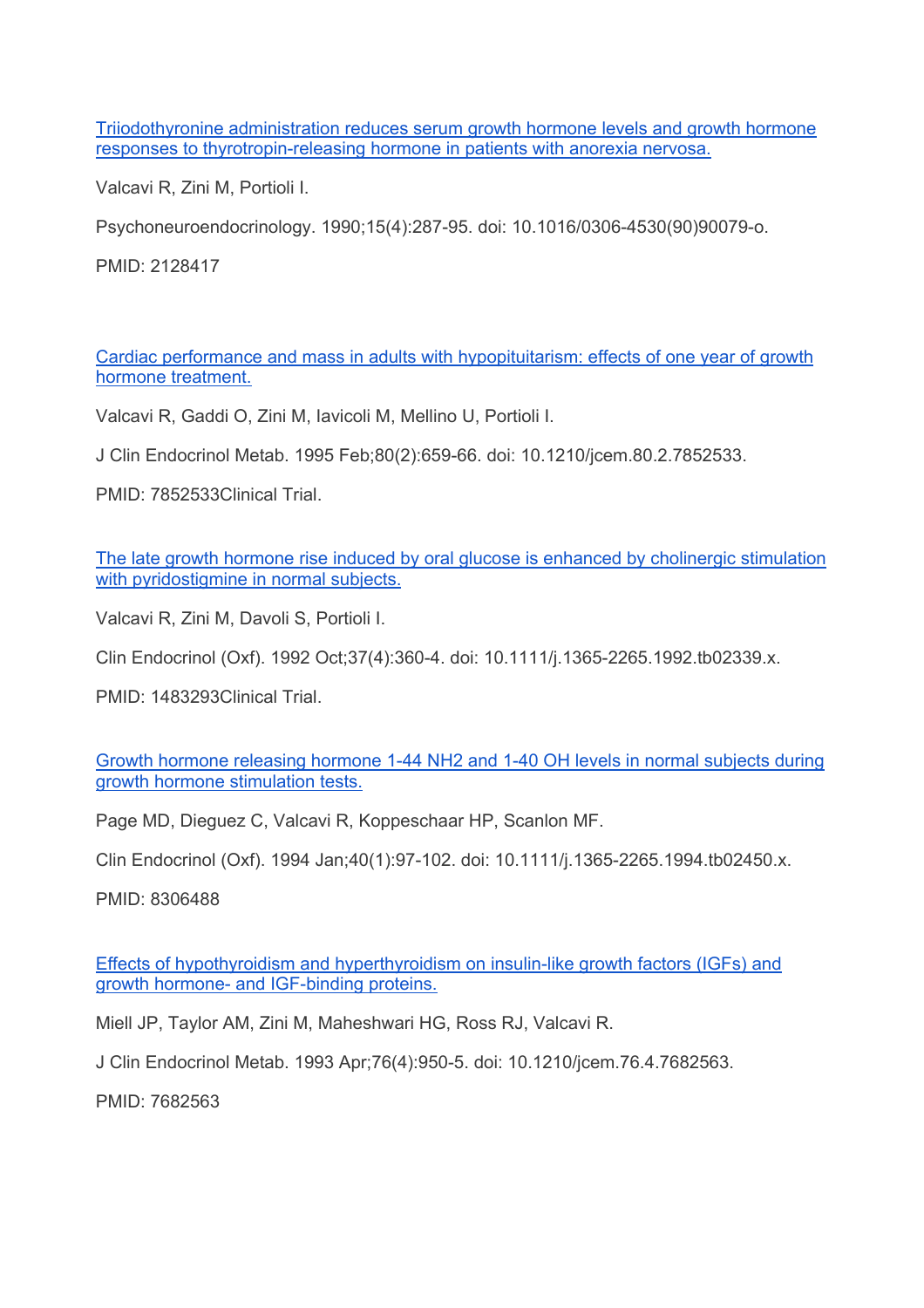Reversible effects of cessation and recommencement of thyroxine treatment on insulin-like growth factors (IGFs) and IGF-binding proteins in patients with total thyroidectomy.

Miell JP, Zini M, Quin JD, Jones J, Portioli I, Valcavi R.

J Clin Endocrinol Metab. 1994 Nov;79(5):1507-12. doi: 10.1210/jcem.79.5.7525638.

PMID: 7525638

Association of elevated insulin-like growth factor binding protein-1 with insulin resistance in hyperthyroidism.

Jenkins RC, Valcavi R, Zini M, Frasoldati A, Heller SR, Camacho-Hubner C, Gibson JM, Westwood M, Ross RJ.

Clin Endocrinol (Oxf). 2000 Feb;52(2):187-95. doi: 10.1046/j.1365-2265.2000.00924.x.

PMID: 10671946Clinical Trial.

Effect of oral administration of melatonin on GH responses to GRF 1-44 in normal subjects.

Valcavi R, Dieguez C, Azzarito C, Edwards CA, Dotti C, Page MD, Portioli I, Scanlon MF.

Clin Endocrinol (Oxf). 1987 Apr;26(4):453-8. doi: 10.1111/j.1365-2265.1987.tb00802.x.

PMID: 3115632Clinical Trial.

Growth hormone (GH) responses to arginine and L-dopa alone and after GHRH pretreatment.

Page MD, Dieguez C, Valcavi R, Edwards C, Hall R, Scanlon MF.

Clin Endocrinol (Oxf). 1988 May;28(5):551-8. doi: 10.1111/j.1365-2265.1988.tb03690.x.

PMID: 3145820Clinical Trial.

Large cell neuroendocrine carcinoma of the ampulla of vater.

Cavazza A, Gallo M, Valcavi R, De Marco L, Gardini G.

Arch Pathol Lab Med. 2003 Feb;127(2):221-3. doi: 10.1043/0003- 9985(2003)127<221:LCNCOT>2.0.CO;2.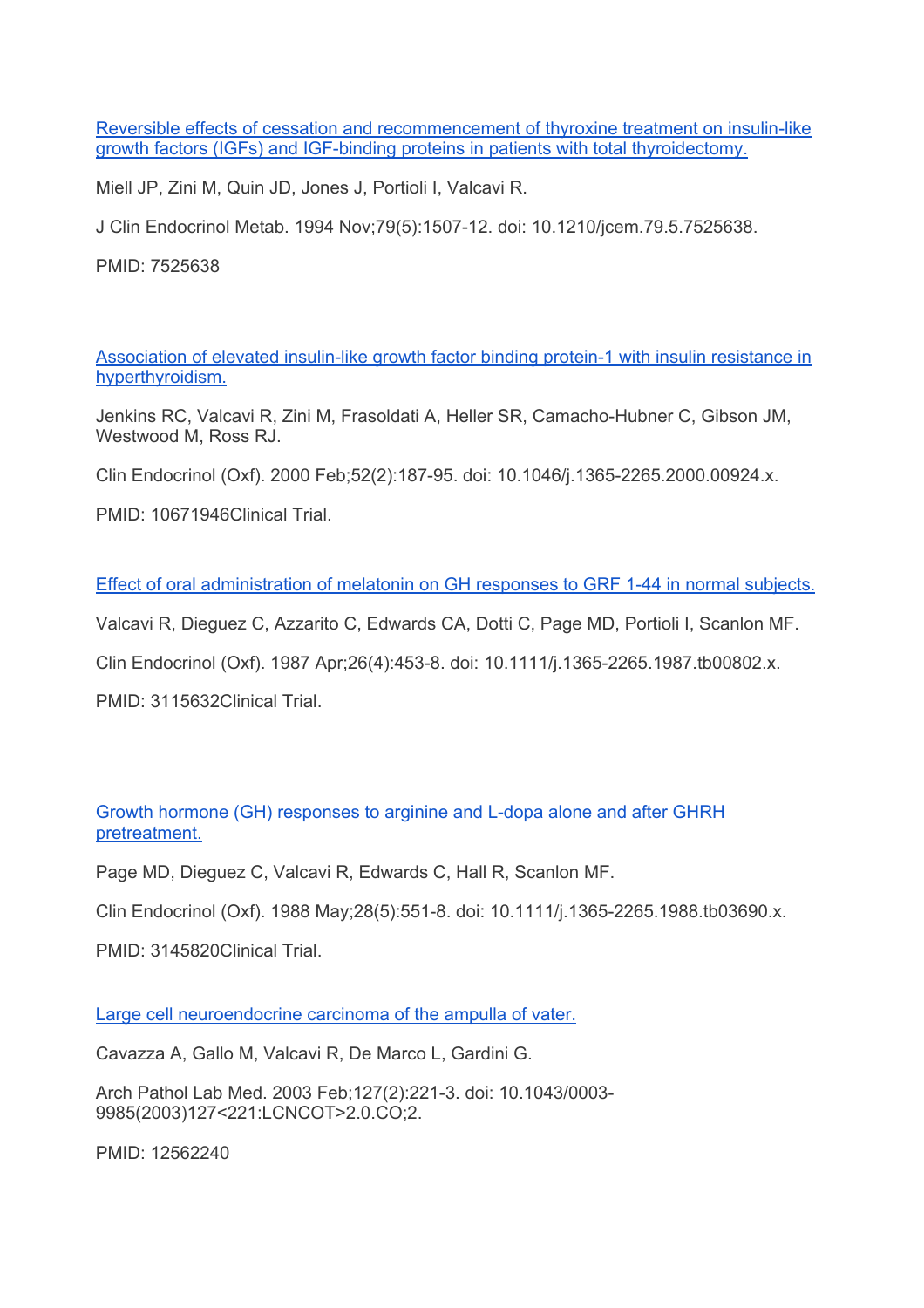Melatonin stimulates growth hormone secretion through pathways other than the growth hormone-releasing hormone.

Valcavi R, Zini M, Maestroni GJ, Conti A, Portioli I.

Clin Endocrinol (Oxf). 1993 Aug;39(2):193-9. doi: 10.1111/j.1365-2265.1993.tb01773.x.

PMID: 8370132Clinical Trial.

[Scleroderma in patients with rectal cancer: coincidence or paraneoplastic syndrome?].

Valcavi R, Fantesini C, Portioli I.

Nouv Presse Med. 1979 Nov 26;8(46):3835.

PMID: 534256French.No abstract available.

[Protracted neurologic, tetanic and syncopal syndrome as a complication of idiopathic hypoparathyroidism with endocranial calcifications].

Fantesini C, Lucci B, Manicardi E, Pilastri G, Valcavi R.

Riv Neurobiol. 1982 Apr-Jun;27(2):315-20.

PMID: 7123080Italian.No abstract available.

Influence of thyroid status on serum immunoreactive leptin levels.

Valcavi R, Zini M, Peino R, Casanueva FF, Dieguez C.

J Clin Endocrinol Metab. 1997 May;82(5):1632-4. doi: 10.1210/jcem.82.5.3954.

PMID: 9141562

The influence of oestrogens on the sensitivity of PRL, TSH and LH to the inhibitory actions of dopamine in hyperprolactinaemic patients.

Valcavi R, Harris PE, Foord SM, Dieguez C, Evans PJ, Peters JR, Hall R, Scanlon MF.

Clin Endocrinol (Oxf). 1985 Aug;23(2):139-46. doi: 10.1111/j.1365-2265.1985.tb00208.x.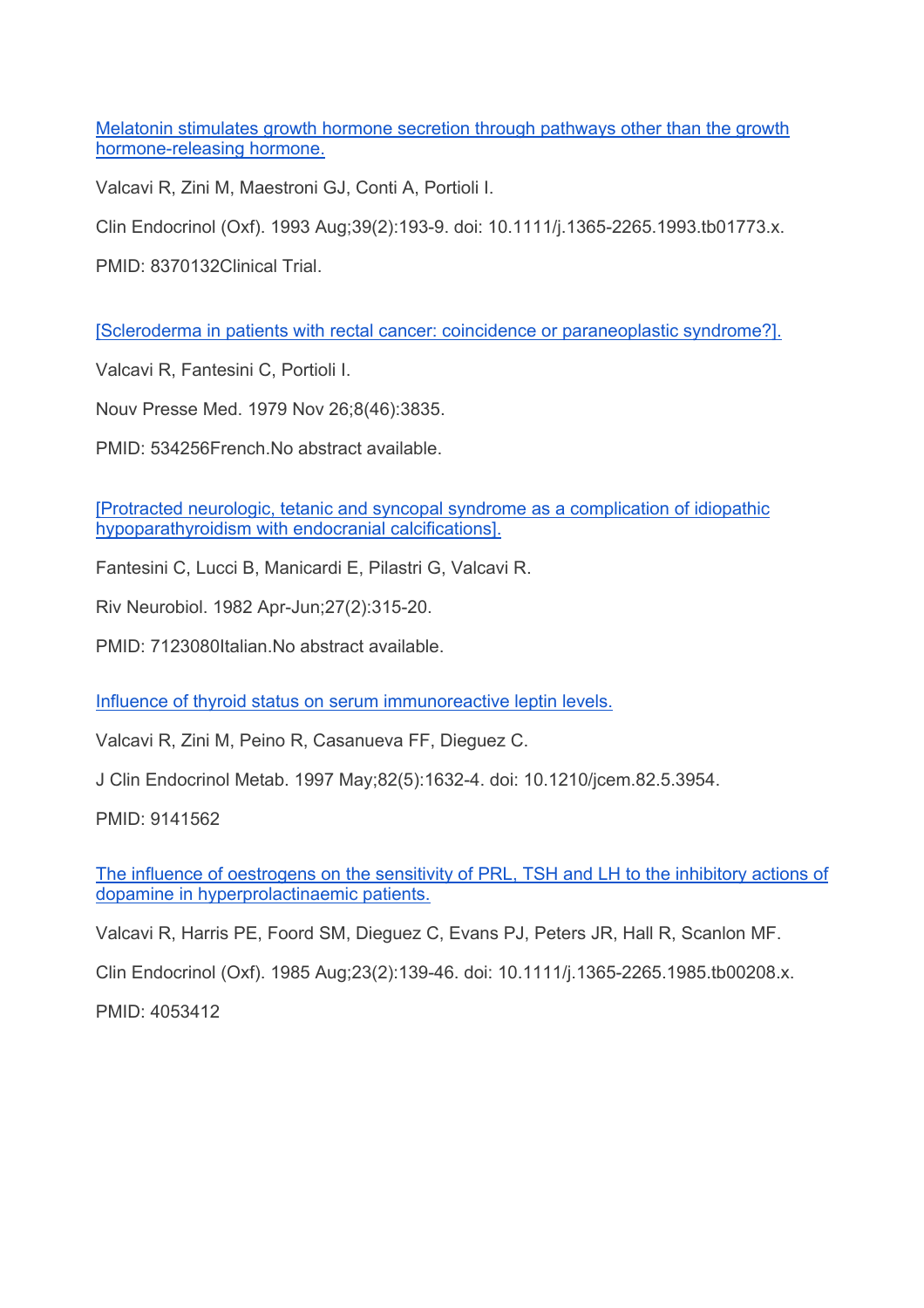Single oral dose of cimetidine and prolactin.

Valcavi R, Bedogni G, Dall'Asta A, Dotti C, Portioli I.

Lancet. 1978 Sep 2;2(8088):528. doi: 10.1016/s0140-6736(78)92253-5.

PMID: 79897No abstract available.

Effect of 15-day treatment with growth-hormone-releasing hormone alone or combined with different doses of arginine on the reduced somatotrope responsiveness to the neurohormone in normal aging.

Ghigo E, Ceda GP, Valcavi R, Goffi S, Zini M, Mucci M, Valenti G, Muller EE, Camanni F.

Eur J Endocrinol. 1995 Jan;132(1):32-6. doi: 10.1530/eje.0.1320032.

PMID: 7850007

Effects of oral glucose administration on spontaneous and growth hormone (GH)-releasing hormone-stimulated GH release in children and adults.

Valcavi R, Zini M, Volta C, Ghizzoni L, Azzarito C, Bernasconi S, Portioli I.

J Clin Endocrinol Metab. 1994 Oct;79(4):1152-7. doi: 10.1210/jcem.79.4.7962288.

PMID: 7962288Clinical Trial.

Octreotide administration, under particular temporal conditions, enhances the responses of growth hormone to growth hormone-releasing hormone in normal subjects.

Valcavi R, Zini M.

Clin Endocrinol (Oxf). 1994 Mar;40(3):379-82.

PMID: 8187302Clinical Trial.

Alpha-adrenoreceptor blockade with thymoxamine reduces basal thyrotrophin levels but does not influence circadian thyrotrophin changes in man.

Valcavi R, Dieguez C, Azzarito C, Artioli C, Portioli I, Scanlon MF.

J Endocrinol. 1987 Oct;115(1):187-91. doi: 10.1677/joe.0.1150187.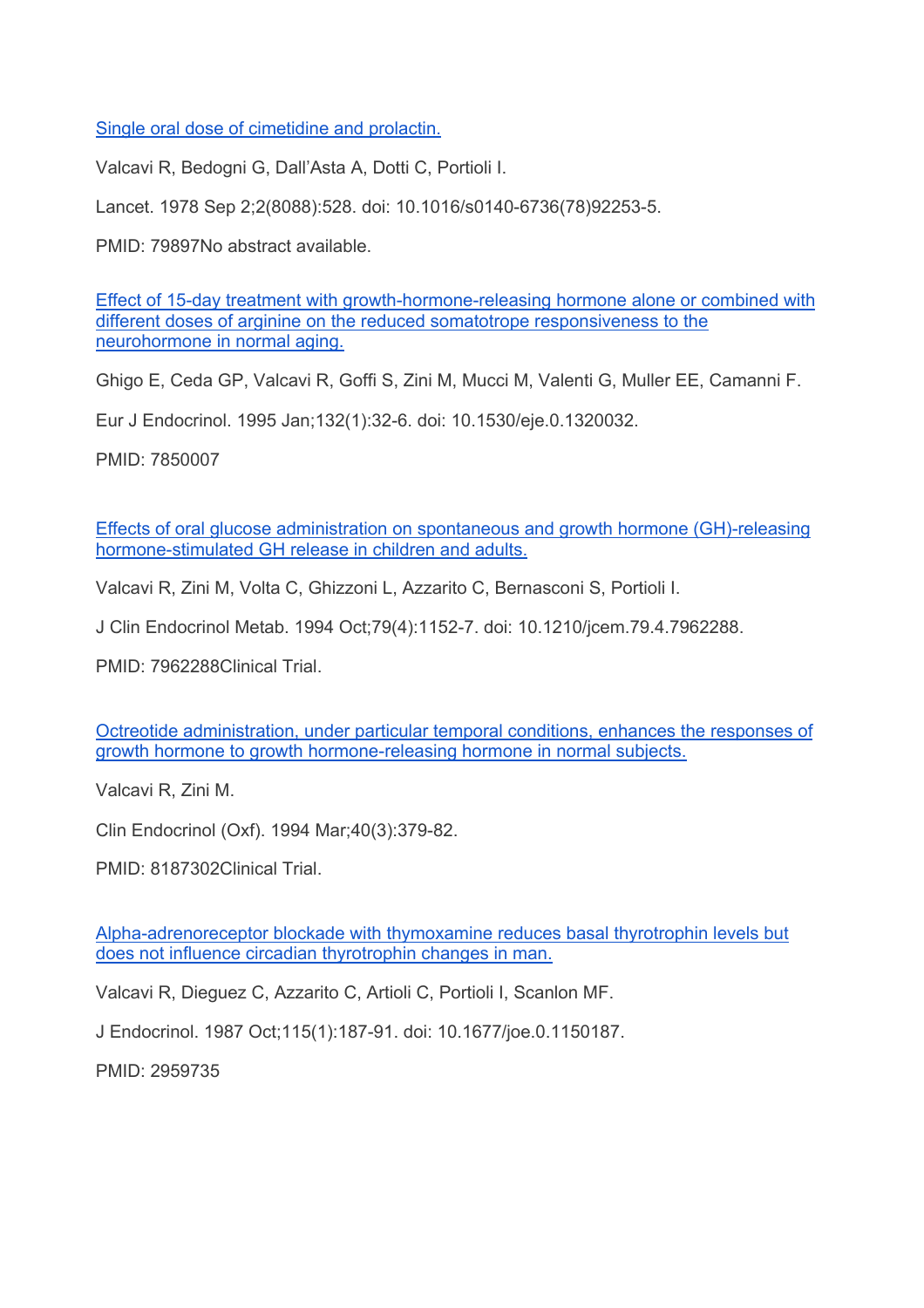Effect of thyroxine replacement therapy on plasma insulin-like growth factor 1 levels and growth hormone responses to growth hormone releasing factor in hypothyroid patients.

Valcavi R, Dieguez C, Preece M, Taylor A, Portioli I, Scanlon MF.

Clin Endocrinol (Oxf). 1987 Jul;27(1):85-90. doi: 10.1111/j.1365-2265.1987.tb00842.x.

PMID: 3115637

Low doses of either intravenously or orally administered arginine are able to enhance growth hormone response to growth hormone releasing hormone in elderly subjects.

Ghigo E, Ceda GP, Valcavi R, Goffi S, Zini M, Mucci M, Valenti G, Cocchi D, Müller EE, Camanni F.

J Endocrinol Invest. 1994 Feb;17(2):113-7. doi: 10.1007/BF03347695.

PMID: 8006330Clinical Trial.

Pyridostigmine potentiates growth hormone (GH)-releasing hormone-induced GH release in both men and women.

Arvat E, Cappa M, Casanueva FF, Dieguez C, Ghigo E, Nicolosi M, Valcavi R, Zini M.

J Clin Endocrinol Metab. 1993 Feb;76(2):374-7. doi: 10.1210/jcem.76.2.8432781.

PMID: 8432781

Plasma cortisol and aldosterone after ACTH 1-17: effect of different doses.

Casoli P, Valcavi R, Portioli I.

Ric Clin Lab. 1984 Apr-Jun;14(2):167-73. doi: 10.1007/BF02904969.

PMID: 6091240

Factitious phaeochromocytoma: a case for Sherlock Holmes.

Portioli I, Valcavi R.

Br Med J (Clin Res Ed). 1981 Dec 19-26;283(6307):1660-1. doi: 10.1136/bmj.283.6307.1660-b.

PMID: 6797600Free PMC article.No abstract available.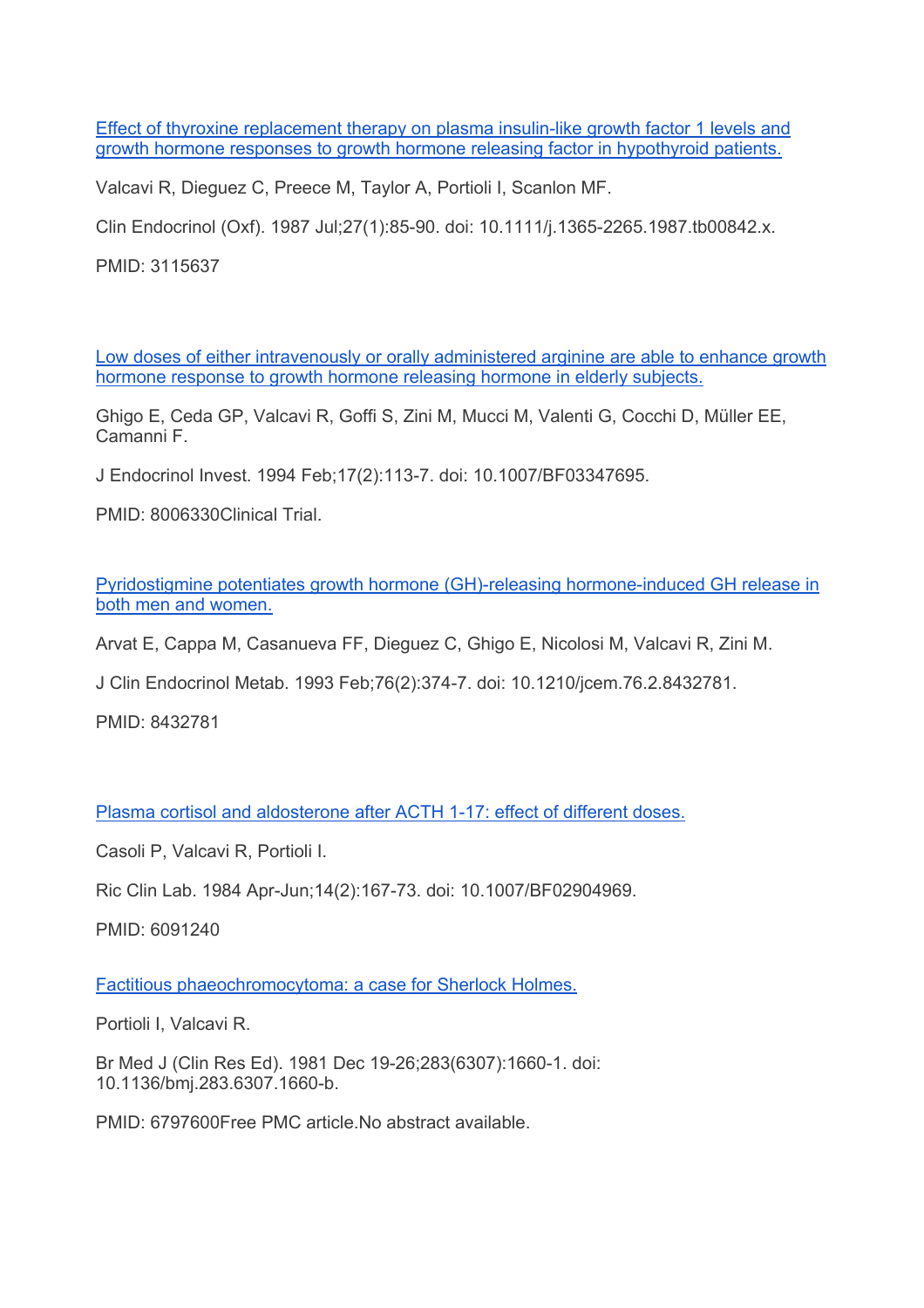In obesity, glucose load loses its early inhibitory, but maintains its late stimulatory, effect on somatotrope secretion.

Grottoli S, Procopio M, Maccario M, Zini M, Oleandri SE, Tassone F, Valcavi R, Ghigo E.

J Clin Endocrinol Metab. 1997 Jul;82(7):2261-5. doi: 10.1210/jcem.82.7.4093.

PMID: 9215304

Lack of effect of muscarinic cholinergic blockade on the GH responses to GRF 1-29 and TRH in acromegalic subjects.

Jordan V, Dieguez C, Valcavi R, Artioli C, Portioli I, Rodriguez-Arnao MD, Gomez-Pan A, Hall R, Scanlon MF.

Clin Endocrinol (Oxf). 1986 Apr;24(4):415-20. doi: 10.1111/j.1365-2265.1986.tb01646.x.

PMID: 2874906Clinical Trial.

Growth hormone responses to GRF 1-29 in patients with primary hypothyroidism before and during replacement therapy with thyroxine.

Valcavi R, Jordan V, Dieguez C, John R, Manicardi E, Portioli I, Rodriguez-Arnao MD, Gomez-Pan A, Hall R, Scanlon MF.

Clin Endocrinol (Oxf). 1986 Jun;24(6):693-8. doi: 10.1111/j.1365-2265.1986.tb01666.x.

PMID: 3098458

Effect of oral glucose on the late growth hormone rise and growth hormone responses to GHRH in normal subjects.

Valcavi R, Zini M, Dieguez C, Portioli I, Scanlon MF.

Clin Endocrinol (Oxf). 1990 May;32(5):539-43. doi: 10.1111/j.1365-2265.1990.tb00895.x.

PMID: 2114240Clinical Trial.

Alpha-2-adrenergic pathways release growth hormone via a non-GRF-dependent mechanism in normal human subjects.

Valcavi R, Dieguez C, Page MD, Zini M, Casoli P, Portioli I, Scanlon MF.

Clin Endocrinol (Oxf). 1988 Sep;29(3):309-16. doi: 10.1111/j.1365-2265.1988.tb01229.x.

PMID: 2855221Clinical Trial.